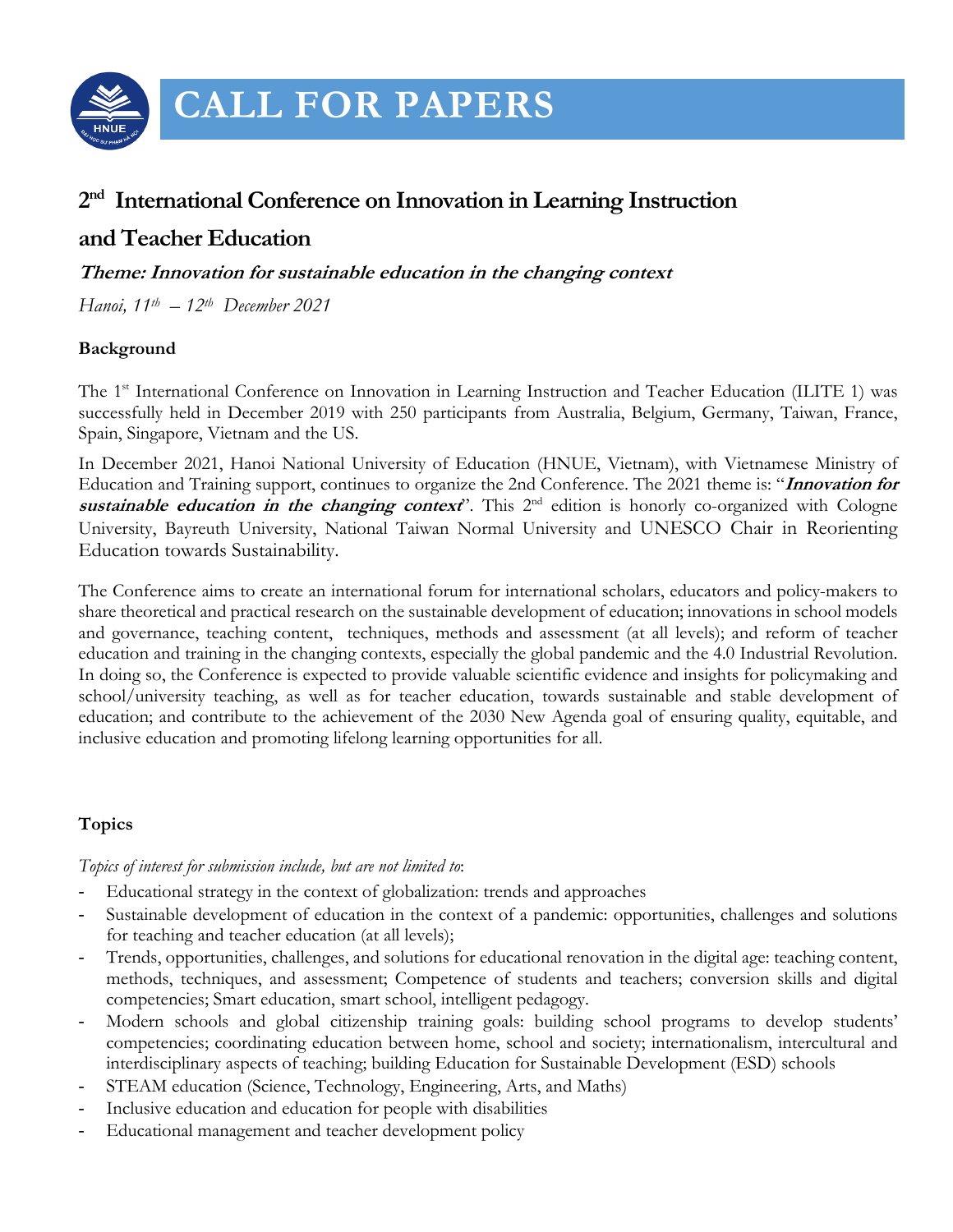# **Guidelines for abstract and full paper submission**

-Papers must be original, unpublished works, and they must not be under consideration for publication elsewhere.

- All abstracts and full papers must be submitted in American English. If a paper is accepted for publication, but the English requires editing, it will be the authors' responsibility to arrange this.

- At the first stage, an abstract of max. 300 words (incl. main research purpose, methods, findings and significance) and a short bio (max. 100 words, 1paragraph) are required. Your abstract will undergo a double-blind peer review by the international scientific board after its receipt.

- If your abstract is accepted, you will be invited to submit a full paper (see deadline below).

- Full papers should address both theoretical issues and new research findings. Your paper should be compiled in the following order:

- o Title page; abstract; keywords (3-5 keywords)
- o Introduction to the research problem, research questions or research hypothesis.
- o Main content should include literature review, research methods, results and discussion
- o Conclusion
- o Acknowledgement
- o References **(APA 7th edition style)**
- o Font: Times New Roman, 12; Spacing: single (see attached Paper template)
- o Word limit: 4000 to 7000 words
- Full papers will go through a double-blind reviewing process and are expected to meet the scientific criteria of novelty and academic excellence. You may be asked to submit the revised paper before the stated deadline.
- Full accepted papers will be selected for **oral presentation**.
- The manuscript should be submitted as an MS Word document in **.docx or doc format** (not as a PDF format).
- Abstracts and papers can be submitted online via the ILITE website: ilite.hnue.edu.vn or emailed to the organizer at hoithao.ilite@hnue.edu.vn

# **Publication**

- Accepted papers will be considered for publication in the Conference proceeding (with ISBN) or SCOPUS/ISI (WoS) indexed journals.

#### **Practical information and timeline**

#### *Language*: English

*Venue*

Conference Hall, Building K, Hanoi National University of Education Address: 136 Xuan Thuy, Cau Giay, Ha Noi, Vietnam.

#### *Important dates*

- o Abstract submission deadline: 20th April 2021
- o Notification of abstract acceptance/rejection: 20th May 2021
- o Full paper submission deadline: 30th August 2021
- o Final decisions of selected full-paper for publication in the indexed proceeding or Scopus indexed journals: 15th October 2021
- o Revised paper submission deadline: 1st November 2021
- o Conference dates: 11th -12th December 2021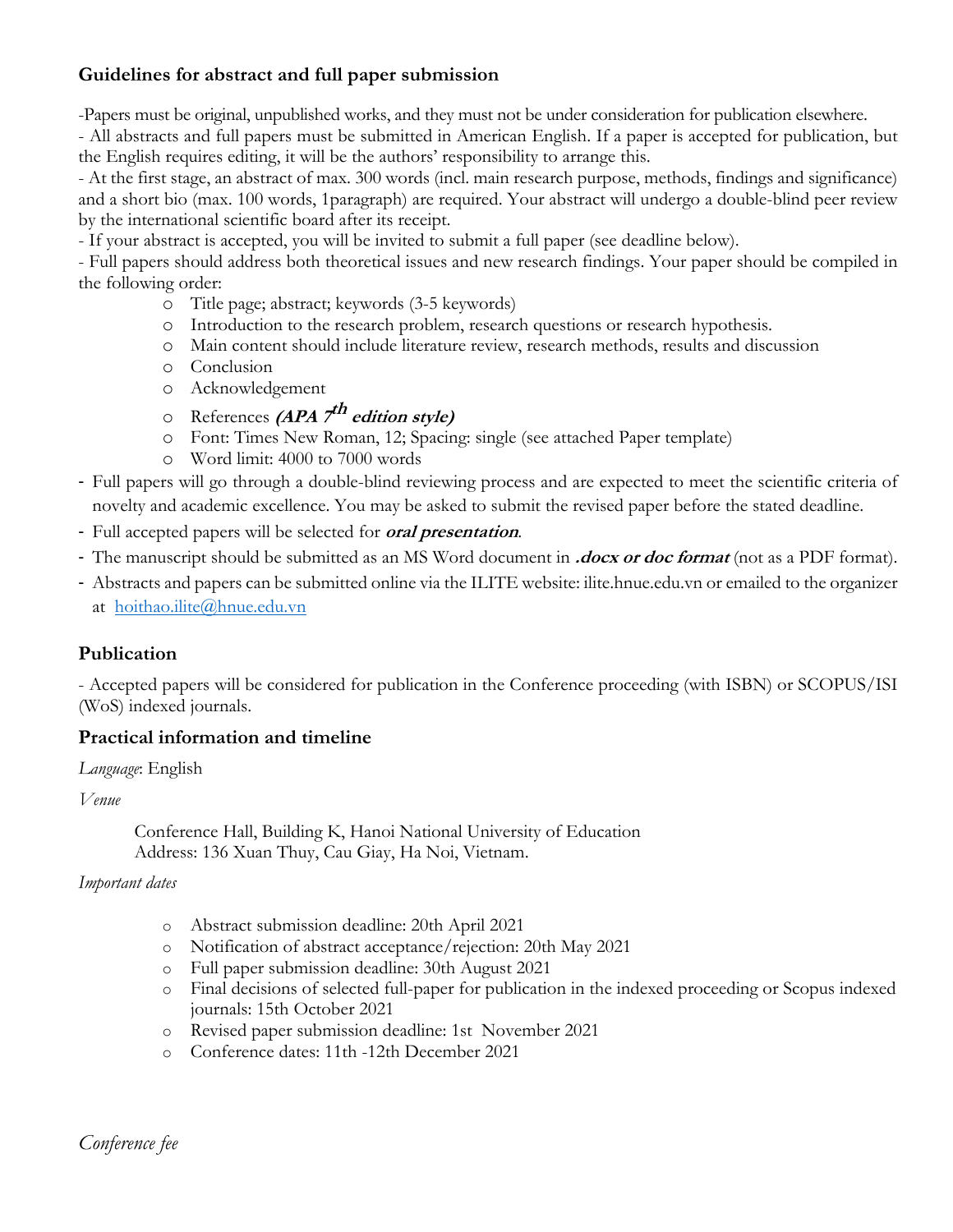|                                     | Early-bird payment/ Registration<br>Deadline: 10th August 2021 | Later payment/ Registration<br>Deadline: 20th November 2021 |  |  |
|-------------------------------------|----------------------------------------------------------------|-------------------------------------------------------------|--|--|
| International participants          |                                                                |                                                             |  |  |
| Conference Guest<br>(without paper) | 30 USD/700.000 VND                                             | 50 USD/1.200.000 VND                                        |  |  |
| Full paper                          | 100 USD/2.400.000 VND                                          | 220 USD/5.000.000 VND                                       |  |  |
| Vietnamese participants             |                                                                |                                                             |  |  |
| Conference Guest (without<br>paper) | 600.000 VND                                                    | 800.000 VND                                                 |  |  |
| Full paper                          | 2.000.000 VND                                                  | 3.000.000 VND                                               |  |  |

\* For each guest, the fee covers registration fee, proceeding, refreshments, and lunch for one day. This fee is **nonrefundable.** For authors who submit a full paper, the fee covers registration fee, the proceeding, paper processing, refreshments, and lunch for one day. Please note the fee is valid only for the corresponding author. Co-authors will be charged the 'Conference Guest' registration. The fees are **non-refundable – even** if your paper is not selected for presentation or not included in the Conference proceeding.

Authors of submitted papers need to register and pay Conference fees **on or before** the "Final Registration" deadline. Please note we cannot process full papers if the conference fee is not paid. If a paper is accepted for publication in Scopus/ISI indexed journals, the author may need to pay additional publication fees.

### *Payment detail:*

|                        | Vietnam dong                                                            | <b>USD</b>                                                                          | <b>EURO</b>                                                                           |
|------------------------|-------------------------------------------------------------------------|-------------------------------------------------------------------------------------|---------------------------------------------------------------------------------------|
| Name of<br>Beneficiary | Hanoi National University<br>of Education                               | Hanoi National University<br>of Education                                           | Hanoi National University<br>of Education                                             |
| University             | 136 Xuan Thuy, Cau Giay,                                                | 136 Xuan Thuy, Cau Giay,                                                            | 136 Xuan Thuy, Cau Giay,                                                              |
| Address                | Ha Noi                                                                  | Hanoi 10000, Vietnam                                                                | Hanoi 10000, Vietnam                                                                  |
| <b>Account Number</b>  | 21510000437126                                                          | 21510370033005                                                                      | 21510140010654                                                                        |
| Swift code             |                                                                         | <b>BIDVVNVX</b>                                                                     | <b>BIDVVNVX</b>                                                                       |
| Bank address           | 263 Cau Giay street, Cau<br>Giay dist, Hanoi 10000,<br>Vietnam          | 263 Cau Giay street, Cau<br>Giay dist, Hanoi 10000,<br>Vietnam                      | 263 Cau Giay street, Cau<br>Giay dist, Hanoi 10000,<br>Vietnam                        |
| Name of Bank           | Ngân hàng thuông mại cổ<br>phần Đầu tu và Phát triển<br>Việt Nam (BIDV) | Joint Stock Commercial<br>Bank for Investment and<br>Development of Vietnam<br>BIDV | Joint Stock Commercial<br>Bank for Investment and<br>Development of Vietnam<br>(BIDV) |
| Branch                 | Cau Giay                                                                | Cau Giay                                                                            | Cau Giay                                                                              |

- Please transfer your conference fee into the following bank accounts of Hanoi National University of Education:

- Please indicate "**Your full name, and Conference Guest or Full paperILITE20"** on your money transfer. Additional bank service charges will be the responsibility of the participant.

After remitting payment, please send a scanned copy of the receipt and a completed registration form to hoithao.ilite@hnue.edu.vn. You can also registration online and upload a copy of the receipt to the website.

For more information, please contact Assoc. Prof. Dr. Ha Hai Hoang (Hanoi National University of Education) at hahh@hnue.edu.vn or the email of Conference organizer: hoithao.ilite@hnue.edu.vn.